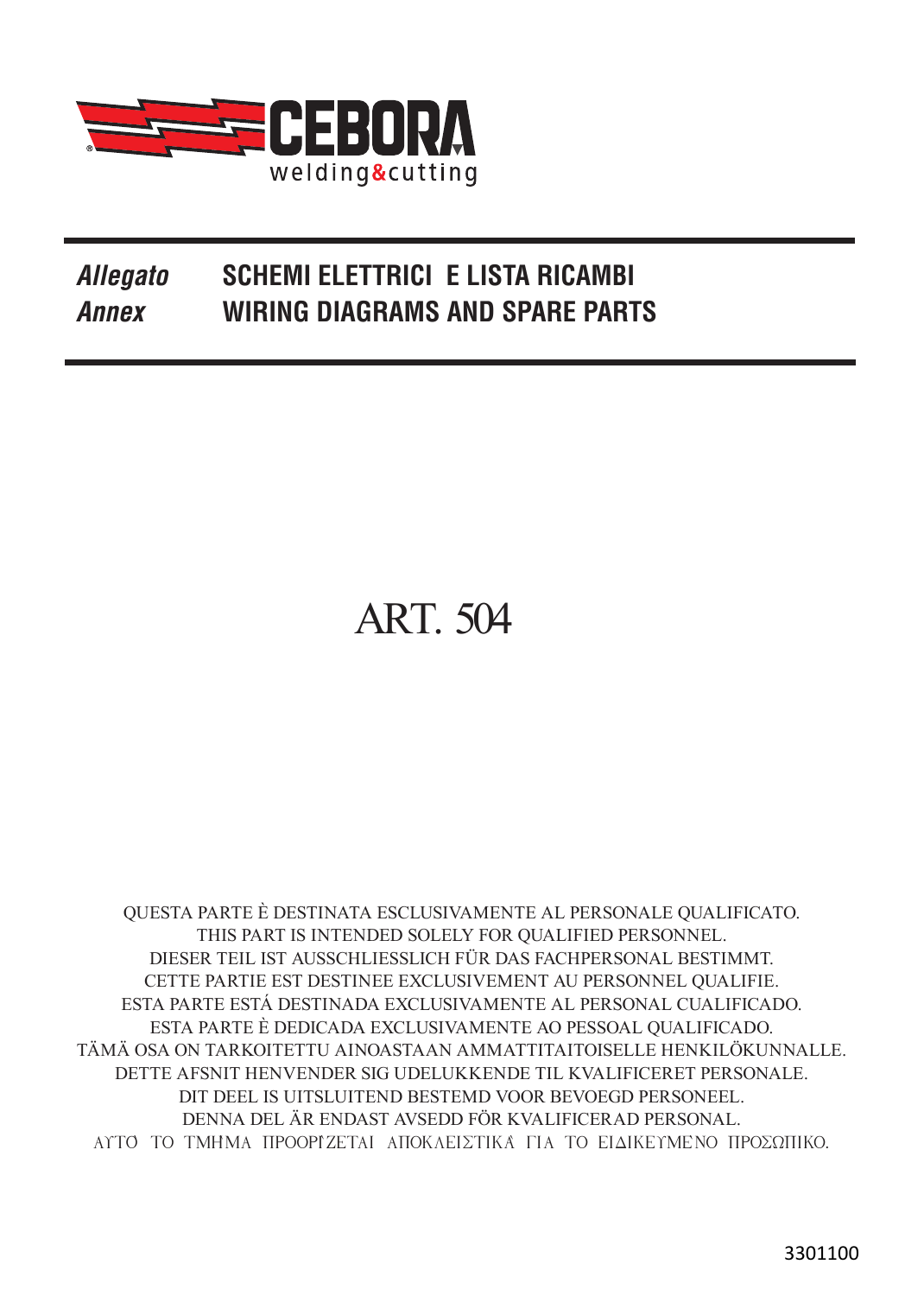|   | <b>CODIFICA COLORI</b><br><b>CABLAGGIO ELETTRICO</b> | <b>WIRING DIAGRAM</b><br><b>COLOUR CODE</b> |
|---|------------------------------------------------------|---------------------------------------------|
| A | <b>NERO</b>                                          | <b>BLACK</b>                                |
| B | <b>ROSSO</b>                                         | RFD                                         |
| C | <b>GRIGIO</b>                                        | <b>GREY</b>                                 |
| D | <b>BIANCO</b>                                        | <b>WHITE</b>                                |
| E | <b>VERDE</b>                                         | <b>GREEN</b>                                |
| F | <b>VIOLA</b>                                         | <b>PURPLE</b>                               |
| G | <b>GIALLO</b>                                        | <b>YELLOW</b>                               |
| н | BLU                                                  | <b>BLUE</b>                                 |
| K | <b>MARRONE</b>                                       | <b>BROWN</b>                                |
| J | <b>ARANCIO</b>                                       | <b>ORANGE</b>                               |
|   | <b>ROSA</b>                                          | <b>PINK</b>                                 |

| <b>CODIFICA COLORI</b><br><b>CABLAGGIO ELETTRICO</b> |                     | <b>WIRING DIAGRAM</b><br><b>COLOUR CODE</b> |
|------------------------------------------------------|---------------------|---------------------------------------------|
| L                                                    | ROSA-NERO           | PINK-BLACK                                  |
| M                                                    | <b>GRIGIO-VIOLA</b> | <b>GREY-PURPLE</b>                          |
| N                                                    | BIANCO-VIOLA        | <b>WHITE-PURPLE</b>                         |
| $\Omega$                                             | <b>BIANCO-NERO</b>  | <b>WHITE-BLACK</b>                          |
| P                                                    | <b>GRIGIO-BLU</b>   | <b>GREY-BLUE</b>                            |
| Q                                                    | BIANCO-ROSSO        | <b>WHITE-RED</b>                            |
| R                                                    | GRIGIO-ROSSO        | <b>GREY-RED</b>                             |
| S                                                    | <b>BIANCO-BLU</b>   | <b>WHITE-BLUE</b>                           |
| T                                                    | NERO-BLU            | <b>BLACK-BLUE</b>                           |
| U                                                    | <b>GIALLO-VERDE</b> | <b>YELLOW-GREEN</b>                         |
| V                                                    | <b>AZZURRO</b>      | <b>LIGHT BLUE</b>                           |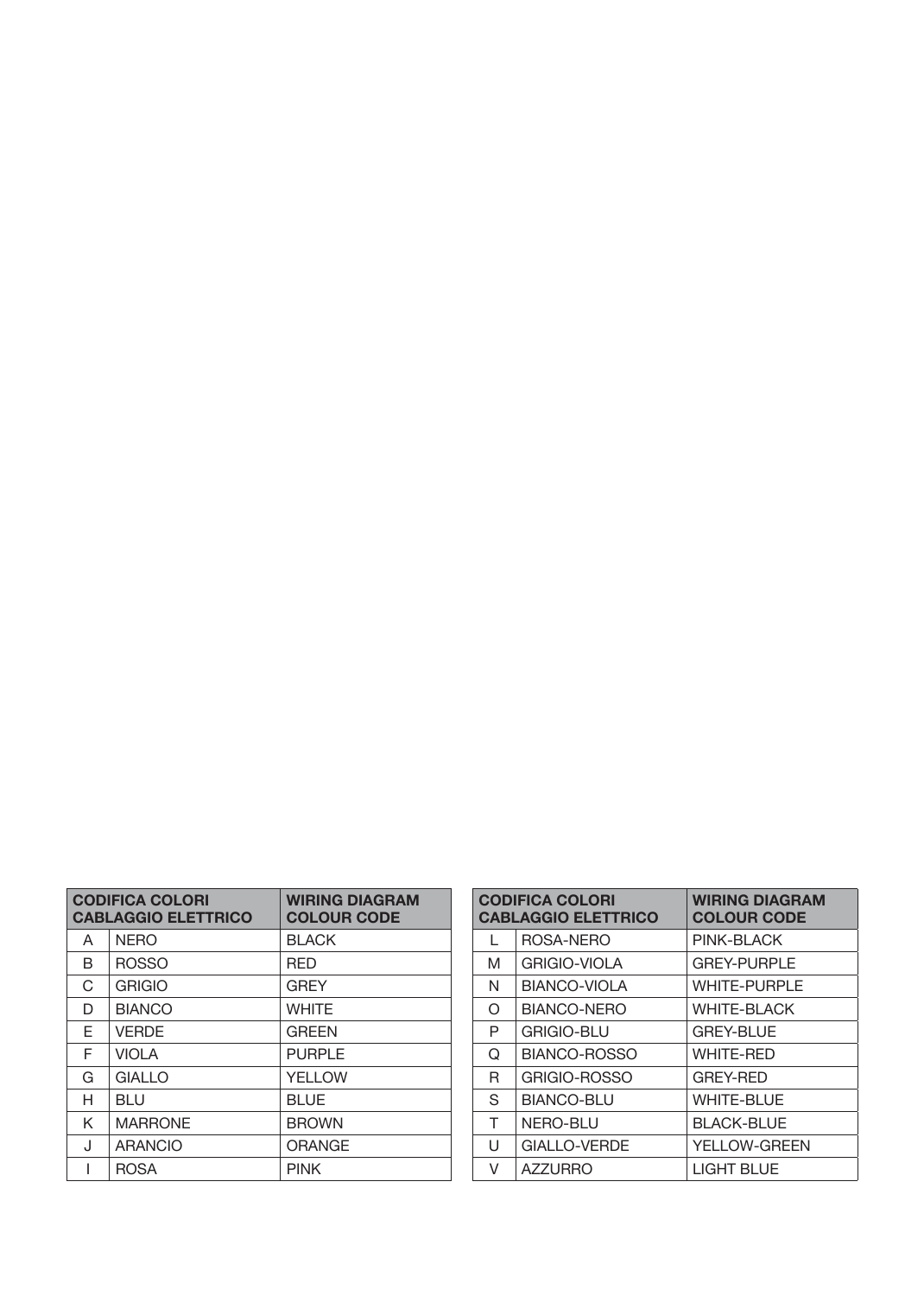

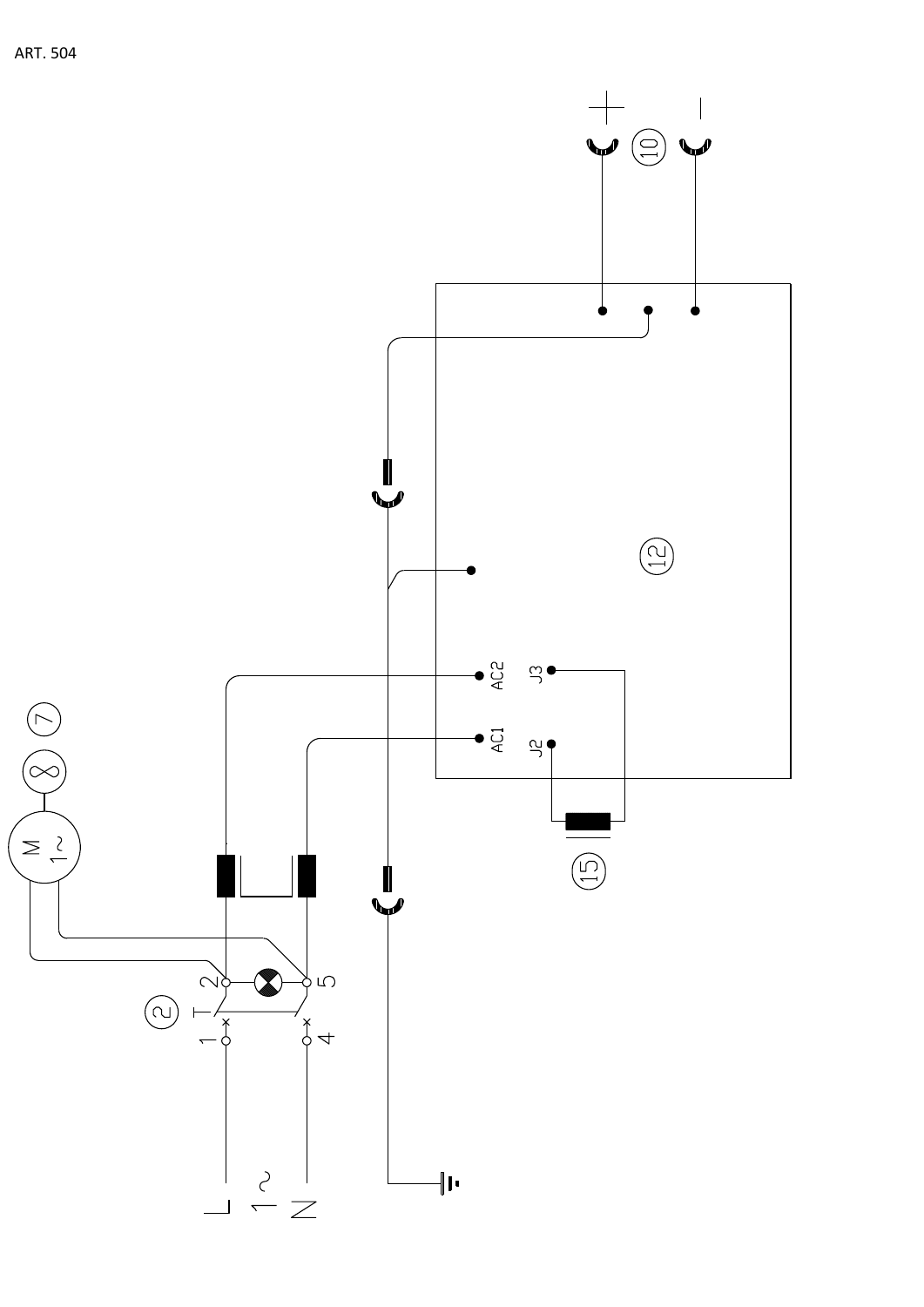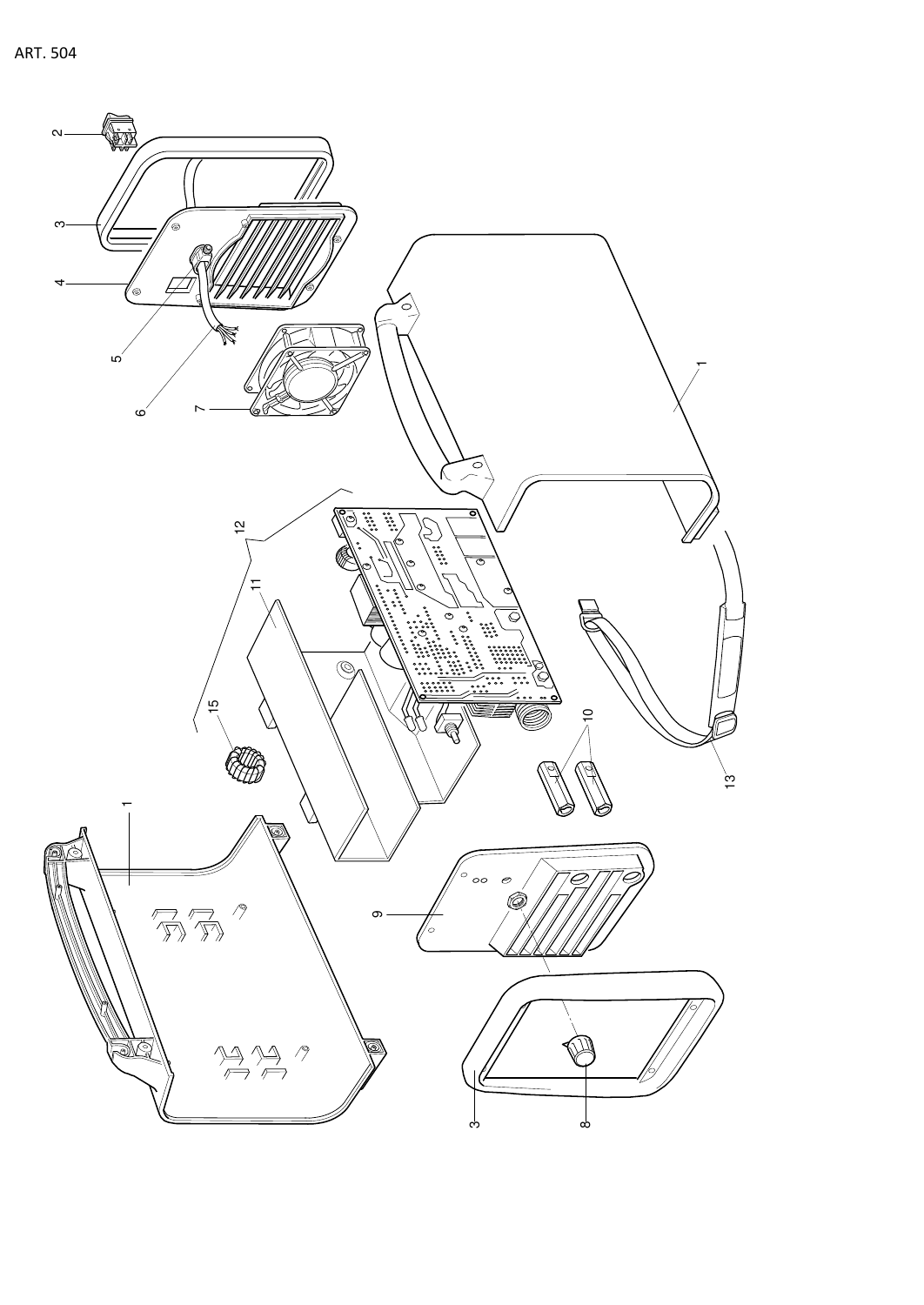| <b>POS</b> | <b>DESCRIZIONE</b>         | <b>DESCRIPTION</b>   | <b>POS</b> | <b>DESCRIZIONE</b>        | <b>DESCRIPTION</b>   |
|------------|----------------------------|----------------------|------------|---------------------------|----------------------|
| 01         | <b>FASCIONE</b>            | <b>HOUSING</b>       | 108        | MANOPOLA                  | KNOB                 |
| 102        | <b>INTERRUTTORE</b>        | <b>SWITCH</b>        | 09         | <b>PANNELLO ANTERIORE</b> | <b>FRONT PANEL</b>   |
| 03         | <b>CORNICE</b>             | FRAME                | 10         | PRESA                     | <b>SOCKET</b>        |
| 104        | <b>PANNELLO POSTERIORE</b> | <b>BACK PANEL</b>    | 11         | COPERTURA CIRCUITO        | ICIRCUIT COVER       |
| 105        | PRESSACAVO                 | <b>STRAIN RELIEF</b> | 12         | CIRCUITO DI POTENZA       | <b>POWER CIRCUIT</b> |
| 06         | <b>CAVO RETE</b>           | POWER CORD           | 13         | <b>CINGHIA</b>            | <b>BELT</b>          |
| 107        | <b>MOTOVENTOLA</b>         | <b>MOTOR FAN</b>     | 15         | INDUTTANZA PFC            | <b>PFC INDUCTOR</b>  |

| <b>POS</b> | <b>DESCRIZIONE</b>        | <b>DESCRIPTION</b>   |
|------------|---------------------------|----------------------|
| 08         | <b>MANOPOLA</b>           | <b>KNOB</b>          |
| 09         | <b>PANNELLO ANTERIORE</b> | <b>FRONT PANEL</b>   |
| 10         | <b>PRESA</b>              | <b>SOCKET</b>        |
| 11         | <b>COPERTURA CIRCUITO</b> | <b>CIRCUIT COVER</b> |
| 12         | CIRCUITO DI POTENZA       | <b>POWER CIRCUIT</b> |
| 13         | <b>CINGHIA</b>            | <b>BFLT</b>          |
| 15         | <b>INDUTTANZA PFC</b>     | PFC INDUCTOR         |

La richiesta di parti di ricambio deve indicare sempre: numero di articolo, matricola e data di acquisto della macchina, posizione e quantità del ricambio.

The request for spare parts must always specify: article reference, serial number and purchase date of the power source, position and quantity of the spare part.

## **ART. 504**